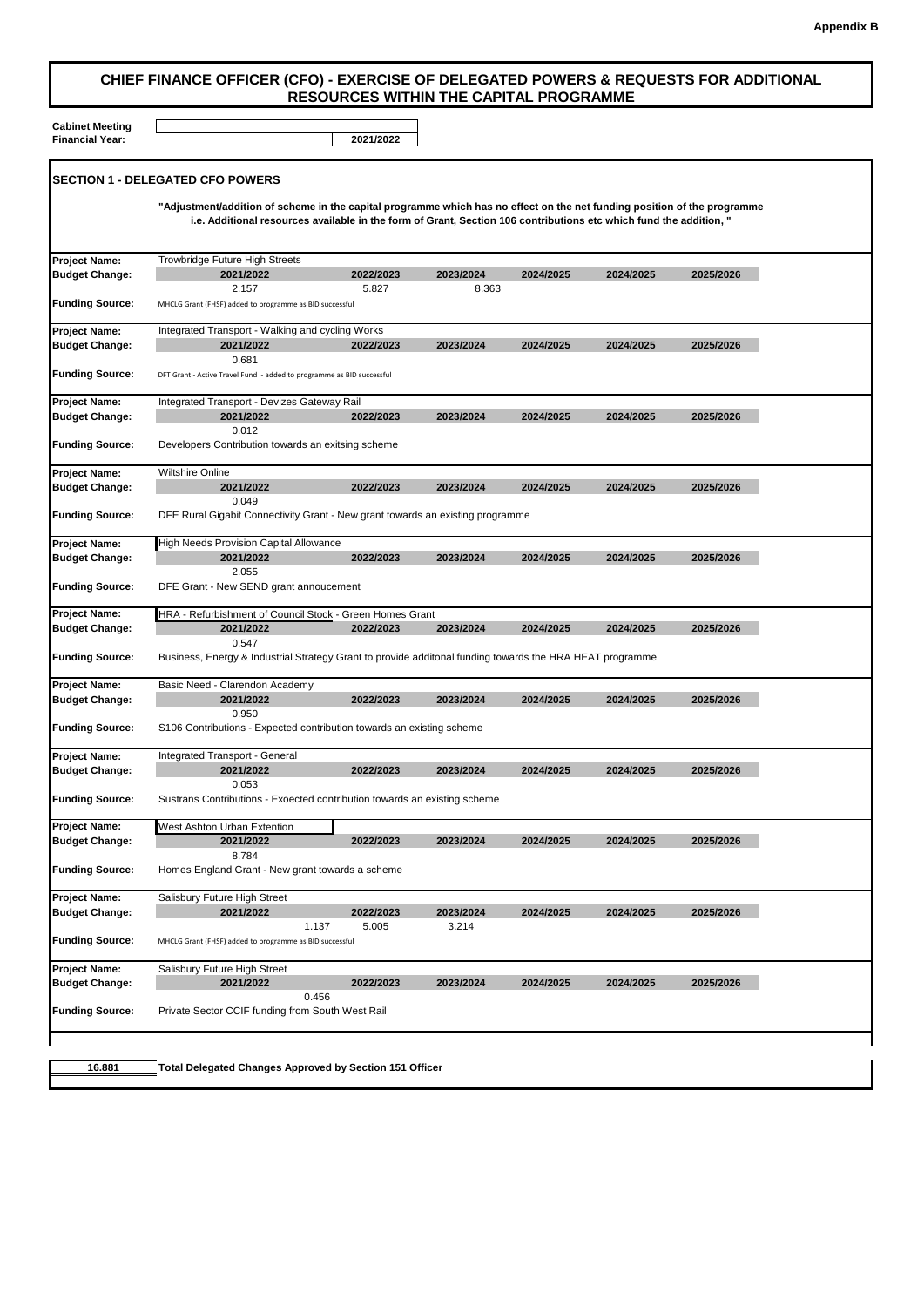## **CHIEF FINANCE OFFICER (CFO) - EXERCISE OF DELEGATED POWERS & REQUESTS FOR ADDITIONAL RESOURCES WITHIN THE CAPITAL PROGRAMME**

**Cabinet Meeting Financial Year: 2021/2022**

| <b>ISECTION 2 - DELEGATED CFO POWERS</b>      |                                                                                                                  |                                                                   |           |           |           |           |  |
|-----------------------------------------------|------------------------------------------------------------------------------------------------------------------|-------------------------------------------------------------------|-----------|-----------|-----------|-----------|--|
|                                               | "Schemes within the capital programme which require the reprogramming of expenditure between years due to scheme | not progressing as originally anticipated or other circumstances" |           |           |           |           |  |
| <b>Project Name:</b>                          | <b>HIF Grant</b>                                                                                                 |                                                                   |           |           |           |           |  |
| <b>Budget Change:</b>                         | 2021/2022<br>$-1.148$                                                                                            | 2022/2023<br>1.148                                                | 2023/2024 | 2024/2025 | 2024/2025 | 2025/2026 |  |
| <b>Funding Source:</b>                        | MHCLG Grant                                                                                                      |                                                                   |           |           |           |           |  |
| <b>Project Name:</b><br><b>Budget Change:</b> | Central Car Park & Maltings<br>2021/2022                                                                         | 2022/2023                                                         | 2023/2024 | 2024/2025 | 2024/2025 | 2025/2026 |  |
| <b>Funding Source:</b>                        | 0.470                                                                                                            | $-0.470$                                                          |           |           |           |           |  |
|                                               |                                                                                                                  |                                                                   |           |           |           |           |  |
| <b>Project Name:</b><br><b>Budget Change:</b> | <b>Basic Need - Various</b><br>2021/2022                                                                         | 2022/2023                                                         | 2023/2024 | 2024/2025 | 2024/2025 | 2025/2026 |  |
| <b>Funding Source:</b>                        | $-6.187$<br><b>DFE Grant</b>                                                                                     | 6.187                                                             |           |           |           |           |  |
|                                               |                                                                                                                  |                                                                   |           |           |           |           |  |
| <b>Project Name:</b><br><b>Budget Change:</b> | School Maintenance & Modernisation - NDS Mod General Phase c<br>2021/2022                                        | 2022/2023                                                         | 2023/2024 | 2024/2025 | 2024/2025 | 2025/2026 |  |
|                                               | $-1.545$                                                                                                         | 1.545                                                             |           |           |           |           |  |
| <b>Funding Source:</b>                        | <b>DFE Grant</b>                                                                                                 |                                                                   |           |           |           |           |  |
| <b>Project Name:</b><br><b>Budget Change:</b> | High Needs Provision Capital Allowance<br>2021/2022                                                              | 2022/2023                                                         | 2023/2024 | 2024/2025 | 2024/2025 | 2025/2026 |  |
|                                               | $-1.555$                                                                                                         | 1.555                                                             |           |           |           |           |  |
| <b>Funding Source:</b>                        | <b>DFE Grant</b>                                                                                                 |                                                                   |           |           |           |           |  |
| <b>Project Name:</b><br><b>Budget Change:</b> | School Maintenance & Modernisation - NDS Mod General Phase c<br>2021/2022                                        | 2022/2023                                                         | 2023/2024 | 2024/2025 | 2024/2025 | 2025/2026 |  |
|                                               | $-0.255$                                                                                                         | 0.255                                                             |           |           |           |           |  |
| <b>Funding Source:</b>                        |                                                                                                                  |                                                                   |           |           |           |           |  |
| <b>Project Name:</b>                          | School Maintenance & Modernisation - NDS Mod General Phase c                                                     |                                                                   |           |           |           |           |  |
| <b>Budget Change:</b>                         | 2021/2022<br>$-1.952$                                                                                            | 2022/2023<br>1.952                                                | 2023/2024 | 2024/2025 | 2024/2025 | 2025/2026 |  |
| <b>Funding Source:</b>                        |                                                                                                                  |                                                                   |           |           |           |           |  |
| <b>Project Name:</b>                          | Capital Receipts Enhancement                                                                                     |                                                                   |           |           |           |           |  |
| <b>Budget Change:</b>                         | 2021/2022<br>$-0.170$                                                                                            | 2022/2023<br>0.170                                                | 2023/2024 | 2024/2025 | 2024/2025 | 2025/2026 |  |
| <b>Funding Source:</b>                        |                                                                                                                  |                                                                   |           |           |           |           |  |
| <b>Project Name:</b>                          | Depot & Office Strategy                                                                                          |                                                                   |           |           |           |           |  |
| <b>Budget Change:</b>                         | 2021/2022<br>$-0.300$                                                                                            | 2022/2023<br>0.300                                                | 2023/2024 | 2024/2025 | 2024/2025 | 2025/2026 |  |
| <b>Funding Source:</b>                        |                                                                                                                  |                                                                   |           |           |           |           |  |
| <b>Project Name:</b>                          | Gyspsy & Travellers                                                                                              |                                                                   |           |           |           |           |  |
| <b>Budget Change:</b>                         | 2021/2022                                                                                                        | 2022/2023                                                         | 2023/2024 | 2024/2025 | 2024/2025 | 2025/2026 |  |
| <b>Funding Source:</b>                        | $-1.300$                                                                                                         | 1.300                                                             |           |           |           |           |  |
| <b>Project Name:</b>                          | North Wilts School Playing Field                                                                                 |                                                                   |           |           |           |           |  |
| <b>Budget Change:</b>                         | 2021/2022                                                                                                        | 2022/2023                                                         | 2023/2024 | 2024/2025 | 2024/2025 | 2025/2026 |  |
| <b>Funding Source:</b>                        | $-0.250$                                                                                                         | 0.250                                                             |           |           |           |           |  |
| <b>Project Name:</b>                          | Operational Property Energy Efficiency and Generation                                                            |                                                                   |           |           |           |           |  |
| <b>Budget Change:</b>                         | 2021/2022                                                                                                        | 2022/2023                                                         | 2023/2024 | 2024/2025 | 2024/2025 | 2025/2026 |  |
| <b>Funding Source:</b>                        | $-1.000$                                                                                                         | 1.000                                                             |           |           |           |           |  |
| <b>Project Name:</b>                          | Park & Ride Solar Panel Canopys                                                                                  |                                                                   |           |           |           |           |  |
| <b>Budget Change:</b>                         | 2021/2022                                                                                                        | 2022/2023                                                         | 2023/2024 | 2024/2025 | 2024/2025 | 2025/2026 |  |
| <b>Funding Source:</b>                        | $-1.400$                                                                                                         | 1.400                                                             |           |           |           |           |  |
| <b>Project Name:</b>                          | Health and Wellbeing Centres - Live Schemes                                                                      |                                                                   |           |           |           |           |  |
| <b>Budget Change:</b>                         | 2021/2022<br>$-6.858$                                                                                            | 2022/2023<br>6.858                                                | 2023/2024 | 2024/2025 | 2024/2025 | 2025/2026 |  |
| <b>Funding Source:</b>                        |                                                                                                                  |                                                                   |           |           |           |           |  |
| <b>Project Name:</b>                          | Applications                                                                                                     |                                                                   |           |           |           |           |  |
| <b>Budget Change:</b>                         | 2021/2022                                                                                                        | 2022/2023                                                         | 2023/2024 | 2024/2025 | 2024/2025 | 2025/2026 |  |
|                                               | $-0.436$                                                                                                         | -5.317                                                            | 2.839     | 2.914     |           |           |  |